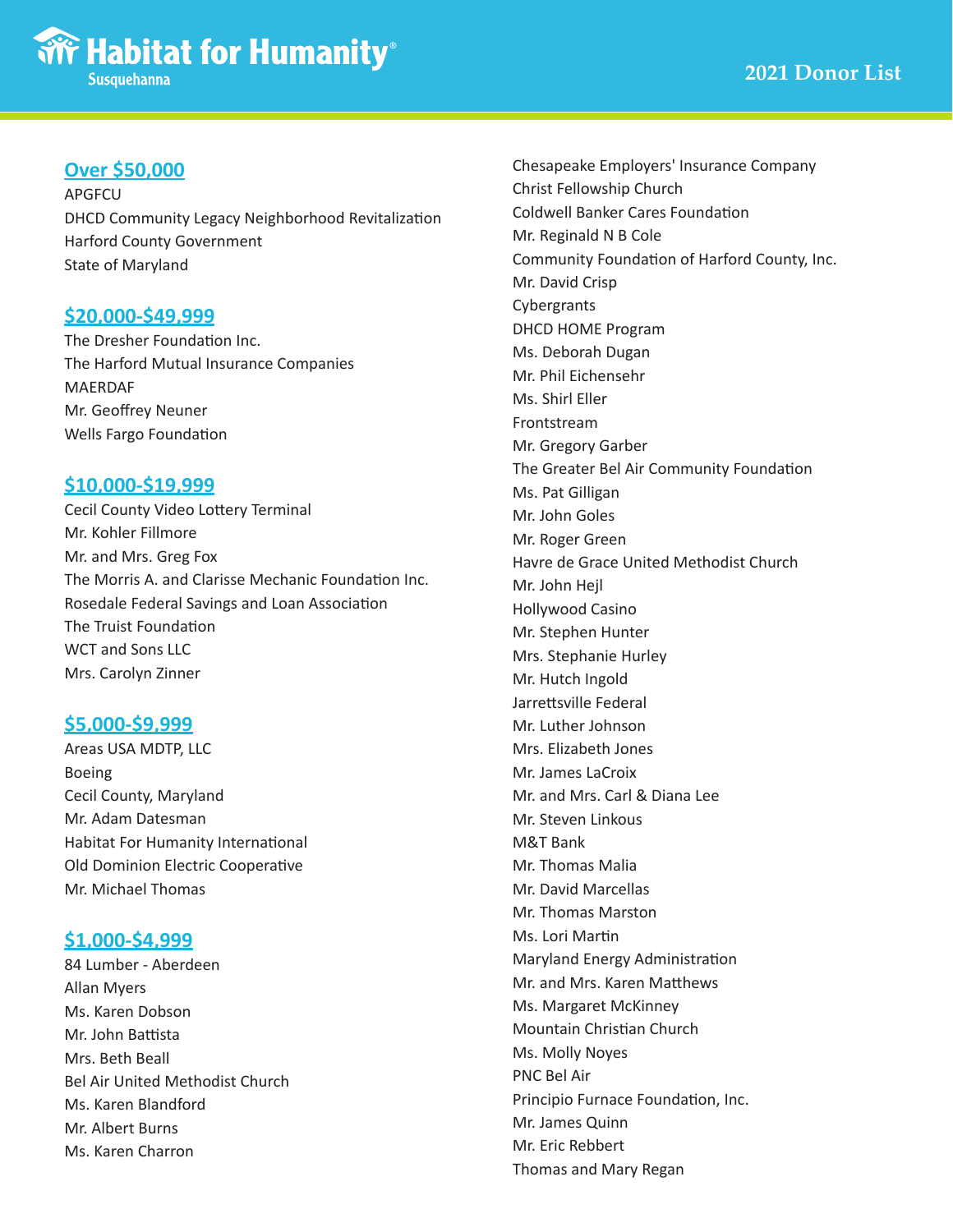

Mr. and Mrs. James Rosner Schoenfeld Insurance Mr. and Mrs. William and Nancy Simms Mr. Christopher St. Clair St. Ignatius Roman Catholic Church Susquehanna Ministerium The Crab Truck & Seafood Shop The Law Office of Stephanie Darling Mr. Andrew Thomson United Way of Cecil County Mr. Rick Vitek Wegmans Wilna Seventh-Day Adventist Church Ms. Stacy Ziegler

## **\$500-\$999**

Allied Phillips Heating & Air Conditioning Armstrong Kim Bachmann Bel Air Construction, Inc. Bethel Presbyterian Church Mr. and Mrs. Brenda Betz Blue Crab Inspections Capitol Finishes, Inc. Mrs. Mayra Castillo Chesapeake Bank of Maryland - Bel Air Branch Mrs. Julie Chmura Abby Cobb Mr. Bob Corbett Cummings & Co. Realtors Mr. and Mrs. Peter Dacey Mr. Roger Dorr Ms. Margaret Franetovich Frederick Ward Associates Mr. and Mrs. Joseph and Amy Fuggi Mr. Steve and Maggie Fulkrod Brian Furr Thomas Gibson Mr. Christopher Goetz Dr. Joe Hartka Mr. and Mrs. John and Laura (Rothenberg) Haug Mr. Byron Hawley Ms. Colleen Helmlinger

Herud Family Living Trust Mr. Jonathan Herz Mr. Donald Jester Kay Deitz Realty Mr. Rod Kornrumpf Mr. Kevin Langenfelder Mr. and Mrs. Teresa Laughlin Mr. Jeff Lawson Mr. Mark Liguori Pastor Melissa McDade Mr. Bruce Miller Mr. Tim Miller Mt. Zion Baptist Church Amy and Sean Myers-Payne Ms. Cynthia Perry Mr. John Pistel PSL LLC Mr. John Schab Sonetta Market St. Matthew AUMP Church Mr. Larry Stevenson Mr. Brad Stover Mr. Anthony Tarantola Mr. Gregory Thompson Ms. Heather Volk Mrs. Mary Amelia Walker Ms. Joan Wiggins Winner Pauliny Wealth Management Of Janney Montgomery Scott, LLC Mr. Robert Zyriek

#### **\$100-\$499**

Dr. Vijay Abhyankar Ms. Patty Aiken Mr. Roy Albert Dr. Andrea Allen Almond Branch Marketing Mr. and Mrs. Charles Alston Mr. Doug Alt Amazon Smile APG Community Spouses Club Scholarship Frederick Ward Associates Ms. Kelley Atkinson Baird Foundation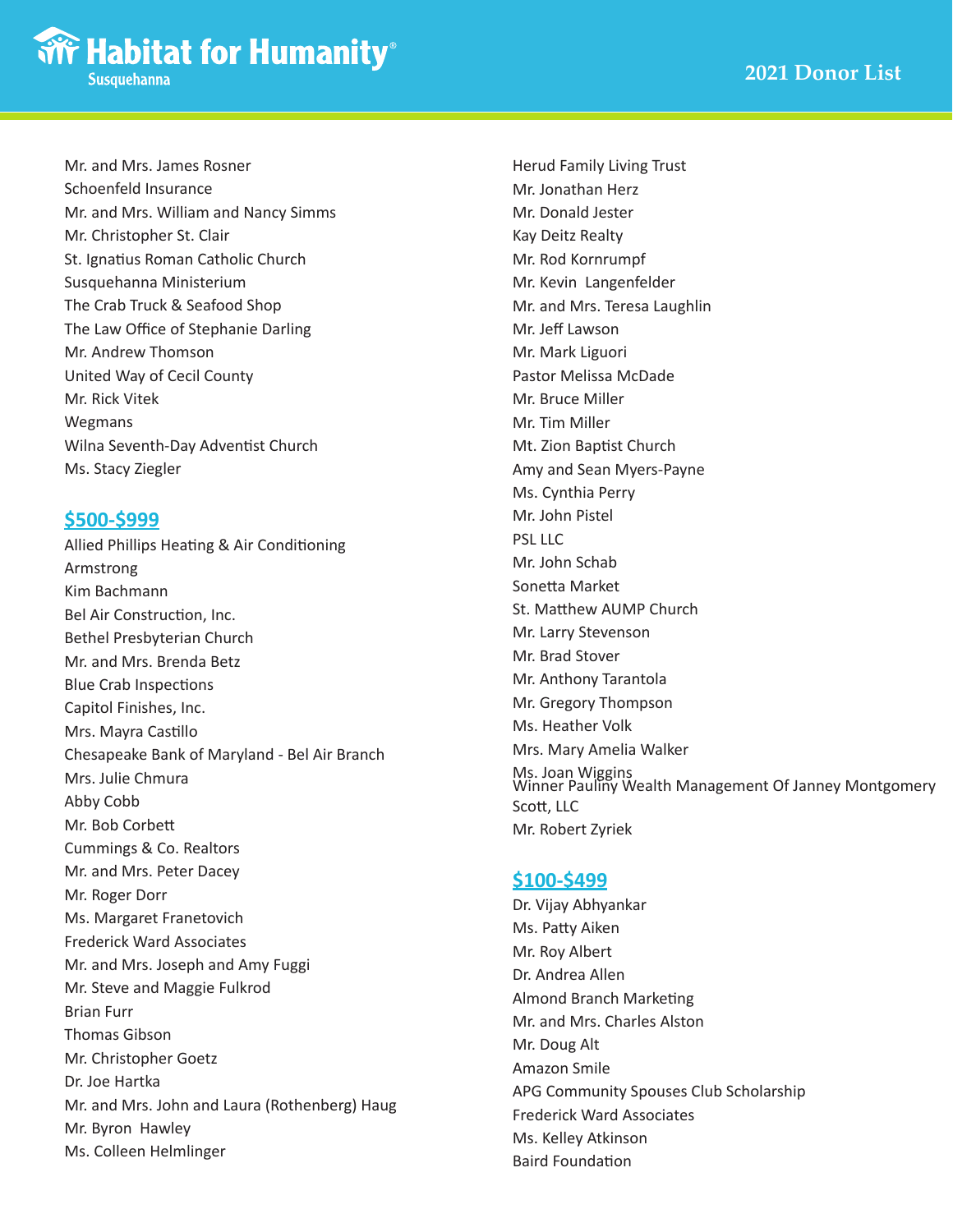Ms. Carla Barker Ms. Carolyn Beckelheimer Brenda Bell Mr. and Mrs. Julie Benbenek Driban Mr. David Benigni Ms. Karen Blandford Frances Bodrucki Mr. Eric Bostic Craig Bricker Ms. JoAnn Brothers Mr. and Mrs. David Brzozowski Builders First Source Mrs. Stephanie Burns Dona Bushong Business Network International Gregory Canapp Ms. Donna Cannella Dan Capozzi Ms. Deel Carol Mrs. Donna Chason Ron & Anne Checkai Mr. Doug Cherry Mr. Dennis Chisholm Ms. Carol Cituk Mr. Rod Clark Mr. Michael Clemens Mr. Carl Clement CMP Fire LLC Ms. Raynett Colston Comcast Corporation Gerald Cook Ms. Mindy Costanzo-Romero Andrew Cote Mr. Dave Cummings Mr. Donald Dangremond Ms. Tracey Davis Mr. Pete DeCapite Mr. Charles Delss Gretchen Delvalle Ms. Grace Dennis Anastasios Dernelakis Mr. Gregory DiCarlo Mr. Anthony DiPaula Mr. and Mrs. Michael Dippold

Karen Dobson Mr. Daniel Duncan Mr. Joe Eiben Michael Elder Kurt Engelhaupt Mr. Paul Englar Fasick Insurance Agency, LLC Mr. Joe Felder Ms. Laurie Feldman Mrs. Marianne Ferguson Dr. and Mrs. John and Sandra Ferriter Mr. Scott Ford Mr. Laurence Frank Mr. Dennis & Diane Frankenfield Mr. Adam Freeland Mr. and Mrs. Herbert and Patricia Freiberger Mrs. JoAnn Geist Mrs. Yvonne Golczewski Barbara Grabher Ben Graham Tim Grimsley Grove Presbyterian Church Mr. Tom and Peggy Hart Dawn Heinbaugh Mr. DAVID Hepler Ms. Judy Herman Mr. and Mrs. Charles & Shirley Hicks Ms. Dorothy Higinbothom Mac (Lewis) Hobbs Mr. Robert Hodge Mr. Mark Hoefler Erin Holler Ms. Sandra Hopkins Ms. Carla Howard Mr. John Howe Ms. Emory Huff Ms. Betty Hunter Ms. Allison Jackovitz Mrs. Amy Jahnigen Mrs. Carrie Jarmer Ms. Laura Jaweed Ms. Azalea Johnson Fox Ms. Natalie Johnson Mr. David Kane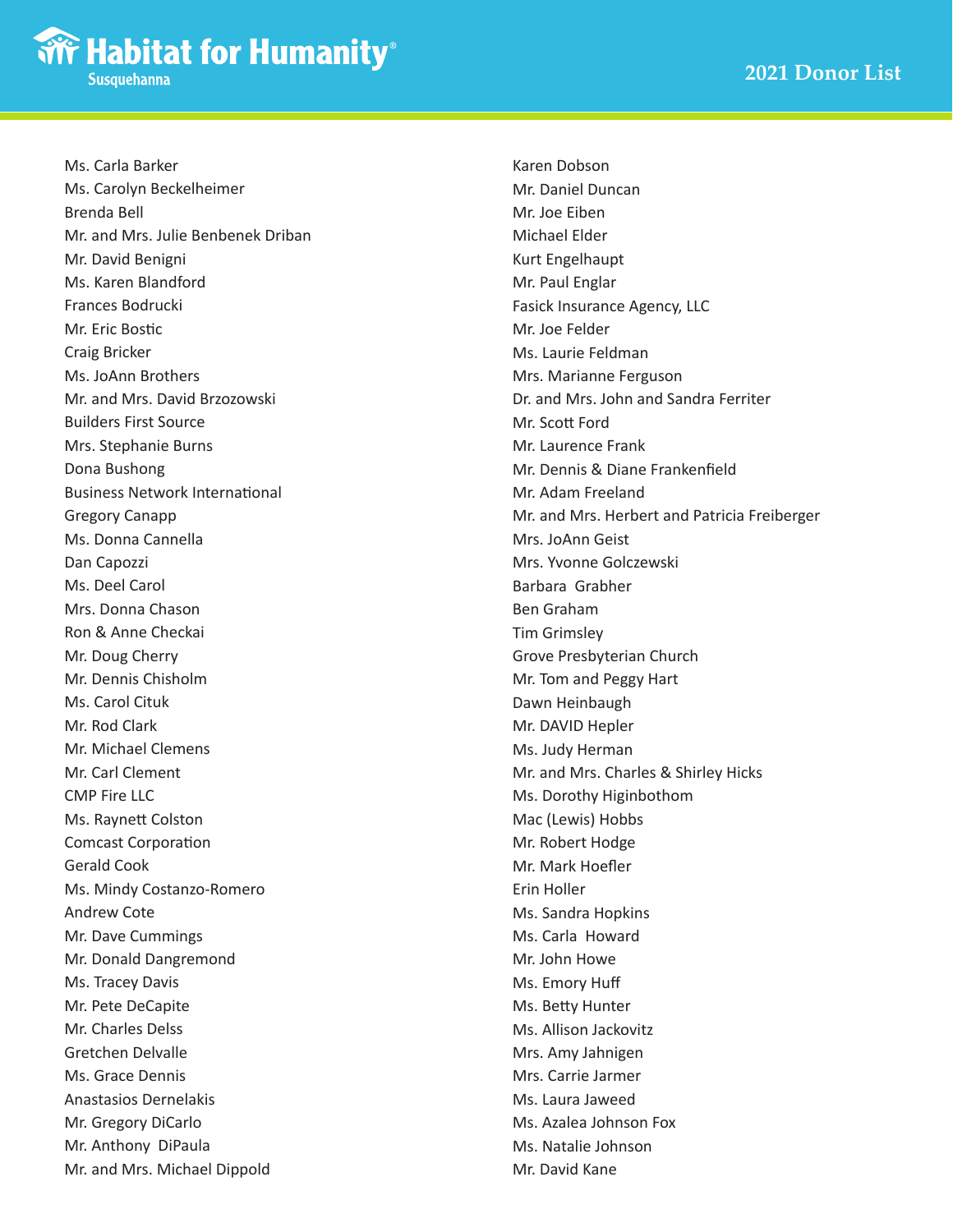Mr. Richard Keetley Bill and Lois Kelly Mr. Gilbert Kennedy Mr. Stephen Kirchner Ms. Jayne Klein Mr. Tim Knabe Andrea Knauer Mr. Harold Knight Ms. Tawanda Knight Mrs. Pamela Koenig Mr. Thomas Koerber Dawn Kreidler JMr. & Mrs. Jordan Lally Dr. Diane Lane Ms. Elaine Langenstein Bradley Lankford Kristan Lee Mr. Ross Lee Mrs. Karen Lelonek Mr. Adam Letschin Mr. James Lewis Linden Heights United Methodist Church Mr. and Mrs. Rosemary and David Logan Lutheran Church of the Good Shepherd Mr. Reynold Masterton Ms. Dawn Mathis Daniel McBride McComas Funeral Home Mr. and Mrs. Robert and McCormack Ms. Patricia McDonald Ms. DiRee McGuire Media Works LTD Carla Mike Ms. Casey Miller Mrs. Suzanne Molino Singleton Ms. Liz Monti Mr. John Moore Mr. Judith Morgan Vito Mosca Janis Motichka Movement Foundation Mr. Joshua Muller Ms. Susan Nappi Ms. Jennifer Naylor

Network for Good Mr. Michael Neumann Mr. Joe Novad Ms. Jacalyn Oncken Ms. Jacalyn Oncken Mrs. Lena ONeill Mr. and Mrs. Robert& Susan Orndorf Christopher Ozazewski Mrs. Carol Palitti Ms. Todd Pauliny Mr. Bernhardt Pielert Mr. Torrence Pierce Mr. Deborah Pilarski Elizabeth Plunkett Mr. Art Pokorny Mr. Jeffrey Poulton Presbyterian Women/ First Presbyterian Church Mrs. Joan Preston Mr. and Mrs. Harry and Susan Quinn Mrs. Brigette Reed Ms. Melanie Reese Ms. Betty Reid Ms. Jamie Rickey Ms. Lisa Rierson Ms. Cathey Robertson Mr. and Mrs. Bill and Arleen Robinson Ms. Sandra Rodenas Jr. Mr. and Mrs. James and Ruth Rothschilds Ms. Susan Sanderson Ms. Donna Scaccio Ms. Claudia Scarborough Mr. DAVID SCHALL Mr. Timothy Scheve Mr. JT Schoenberger Ms. Heather Schultz Senior Handy Services Ms. Peggy Shertz Mrs. Linda Slutzky Ms. Roseanne Spalt Mr. Jeff Spangler Dr. and Mrs. Alfred Sparks Mr. Robert Steinke Ms. Elizabeth Stinson Mrs. Fran Stricker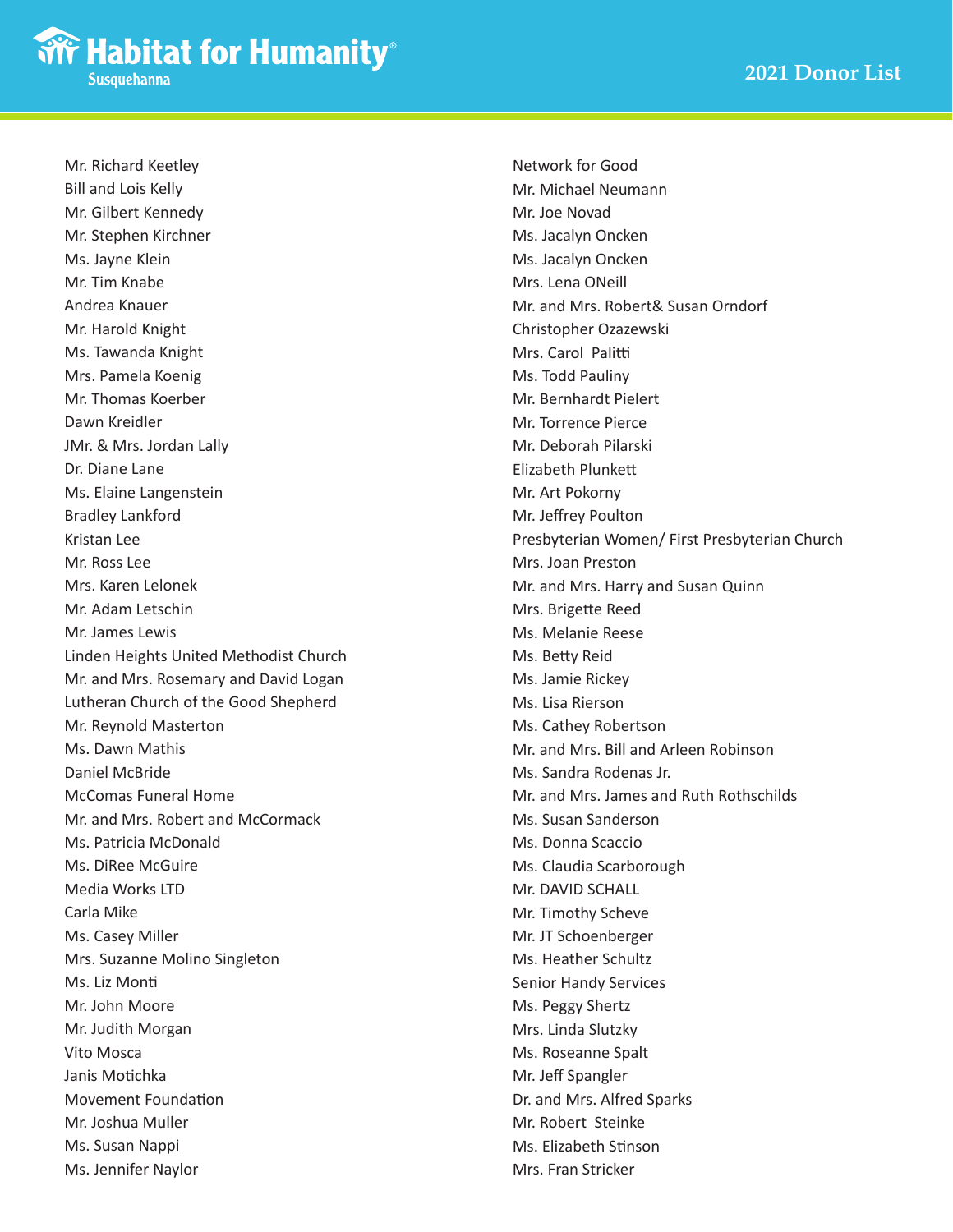

Catherine Talbott Tar Heel Construction Group Mrs. Sue Thrappas Mr. and Mrs. Bruce Tillman Mrs. Sebastiano and Linda Tomarchio Mr. Paul Tomick Mr. and Mrs. Robert Topol Mr. David Traheser Mrs. Terry Troy Mr. Vladimir Tumanoff Mr. Lloyd Umbarger Union United Methodist Church United Way of Alabama United Way of Greater Atlanta Ms. Gina Vacovsky Mr. Victor Valentin Mrs. Lynn Van Keuren Mr. and Mrs. Larry and Emlagene Vande Kieft Mr. Doug Velnoskey Ms. Cynthia Vincenti Ms. Robin Walczak Mr. Brian Walker Ms. Carolann Ward Ms. Dorothy Ward Mr. and Mrs. Jacqueline and Patrick Ward Mr. Nicholas Ward Bucky Weichert Mr. Dan Wetzel Ms. Jennifer Whiskeyman Ms. Sharon Wise Ms. Lisa Wooden Miss Cecilia Wright Wright's AME Church Mr. Norm Yost Ms. Donna Zavacky

## **Under \$100**

Stevie Minor United Way of Delaware Mr. Terry Hottle Cory DePasquale Ms. Jacqueline Quigley-Lanphear Ms. Lisa Trotta

Mr. Matthew Mullen Mrs. Katie Seymour Estate of Jane G. Critz Mrs. Elaine Golczewski Mr. Mark Golczewski Ms. Janet Imwold Mrs. Linda Jackson-Costabile Ms. Kristin Laferte Ms. Pamela Provins Mr. Jakob Schwartz Mrs. Gail Servary Mr. and Mrs. Zebulon and Barbara Barbour Mrs. Susan Capp Ms. Betty Lou Deuchler Rev. Anne Garrett Ms. Jessica Lempa Mr. Paul Nelson Ms. Barbara Scott ServiceMaster of Bel Air Mr. John Walters Mr. and Mrs. Lisa and Dan Young Mr. Allan Herlinger Mrs. Sandra Barstow Mr. Stephen Kern Ms. Mary Jo Fitz Mr. and Mrs. Chris Middendorf Mr. Richard Hauf Ms. Mary Hines Tony Moss Mr. Kevona Rodriguez Ms. Meredith Sharpe Mr. and Mrs. Karen Smith Mr. and Mrs. Troy & Lisa Tittle Ms. Julia Akers Leslie Erickson & J. Wright Witcher (Erickson Witcher) Ms. Stacy Albrecht Ms. Rosemarie Anderson Ms. Jennifer Arevalo Mrs. Digna Barretto Ms. Danielle Barthel Mr. Ryan Bastian Mary Ann Bogarty Ms. Mary Lynn Bradshaw Mrs. Daniel Brulinski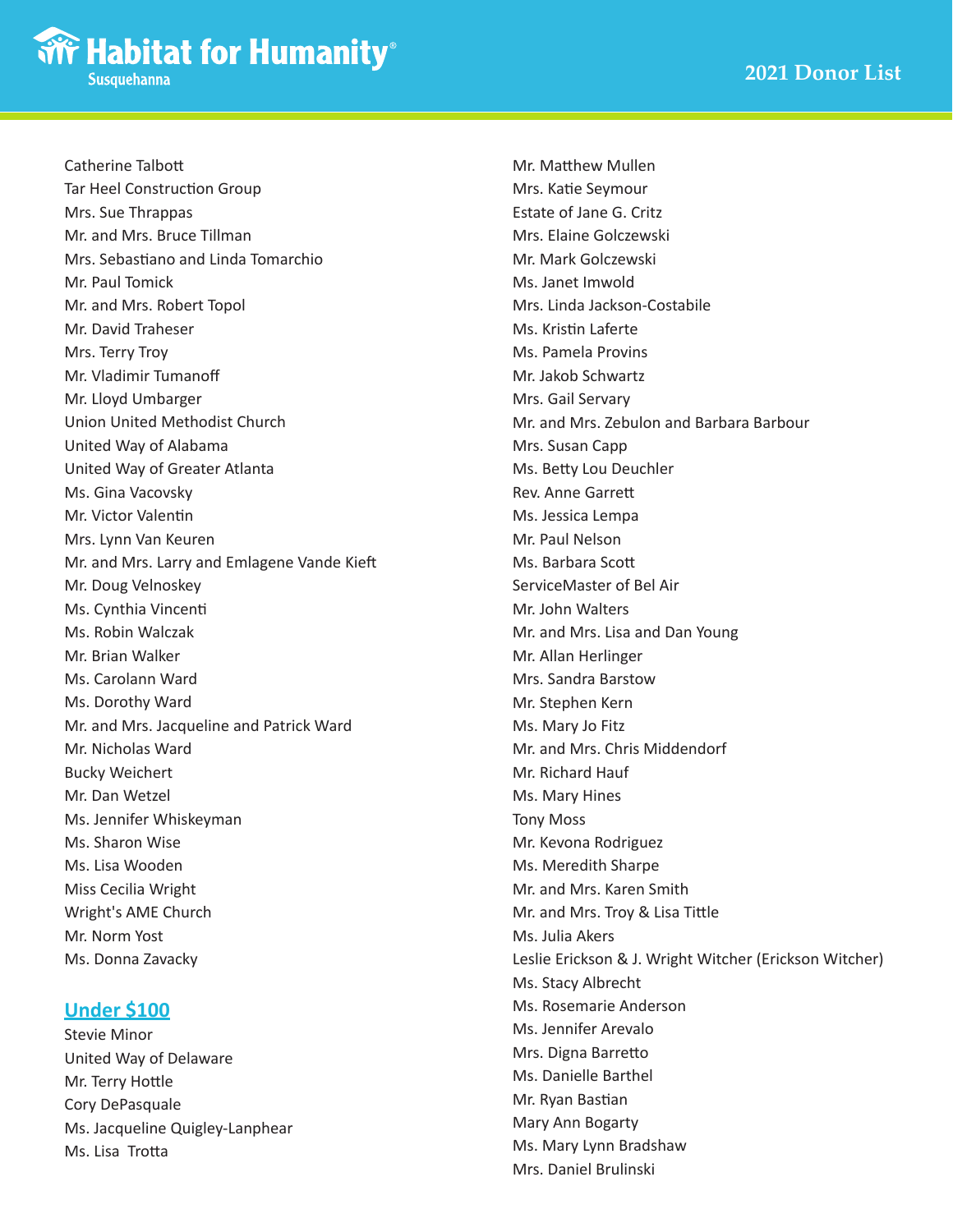Ms. Angela Brusak Mr. Ric Bryant Mr. and Mrs. John Buck Ms. P Campbell Ms. Linda Chell Mrs. Nicole Collins Mr. Edward Corcoran Mrs. Janet Desmond Mr. Carl Deutsch Mrs. Joanna Dieter Ms. Nancy Dysard Mrs. Kelly Fricke Mr. Steven Gambrill Mrs. Jennifer Garcia Ms. Chris Garver Ms. Erica Givens Mr. George B. Hall Ms. Jennifer Helms Ms. Patricia Hendrix Mr. Austin Hill Noble Hinckle Mrs. Linda Hohman Ms. Karen Holt Mr. James Hughes Ms. Kim Kordela Ms. Karen Kukurin Dr. Daniel Lafontaine Mrs. Eileen Lamasa Ms. Melissa LaNeve Ms. Victoria LePore Col. and Mrs. Dan Marino Ms. Christine Master Mr. Robert Matejka Ms. Catherine Morris Ms. Linda Murphy Mr. David Parker Ms. Deborah Petz Mr. Joseph Ploskonka Ms. Christine Rosenberger Ms. Diana Saenc Ms. Diane Saenz Alban Saunders Mrs. Ashley Schnitker Donna Tilford Schoch

Emil Schott Ms. Karen Seipp Mr. Timothy Sherwood Mr. and Mrs. Allan Skewers Margaret Sparr Mr. and Mrs. Larry Stepnitz Mr. Kyle Tomlinson Mr. Vivian Wallace Ms. Brenda Woods Ms. Kimberly Wright Melida Anderson Ms. Debbie Brown Margaret Kueberth Mr. James Pritt Ms. Maureen Wasielewski Ms. Sueann West Ms. Ruby Simon Ms. Dawn Hamilton Mrs. Ruthanna Hipley Mrs. Sarah Kaukeinen Ms. Barbara Sponn Ruthann Sutherland Mr. Richard Dewey Ms. Katie Goedeke Ms. Brianna Luu Robin Nolan Ms. Taytum Orshan Mr. and Mrs. Marion and Sarah Parker Ms. Becca Walters Ms. Linda Bellmyer Dr. Stephen Melton Mrs. Katie York Mr. and Mrs. Christy Adkins Mr. Todd Ambrovitz Miss Tracey Angelbert Ms. melissa baldwin Ms. MaryJo Baron Mrs. Coleen Beal Mrs. Randy Benedict Ms. Mary Biggs Ms. Andrea Bohensky Mr. Matthew Boltz Ms. Kathryn Bordone Natasha Boucicaut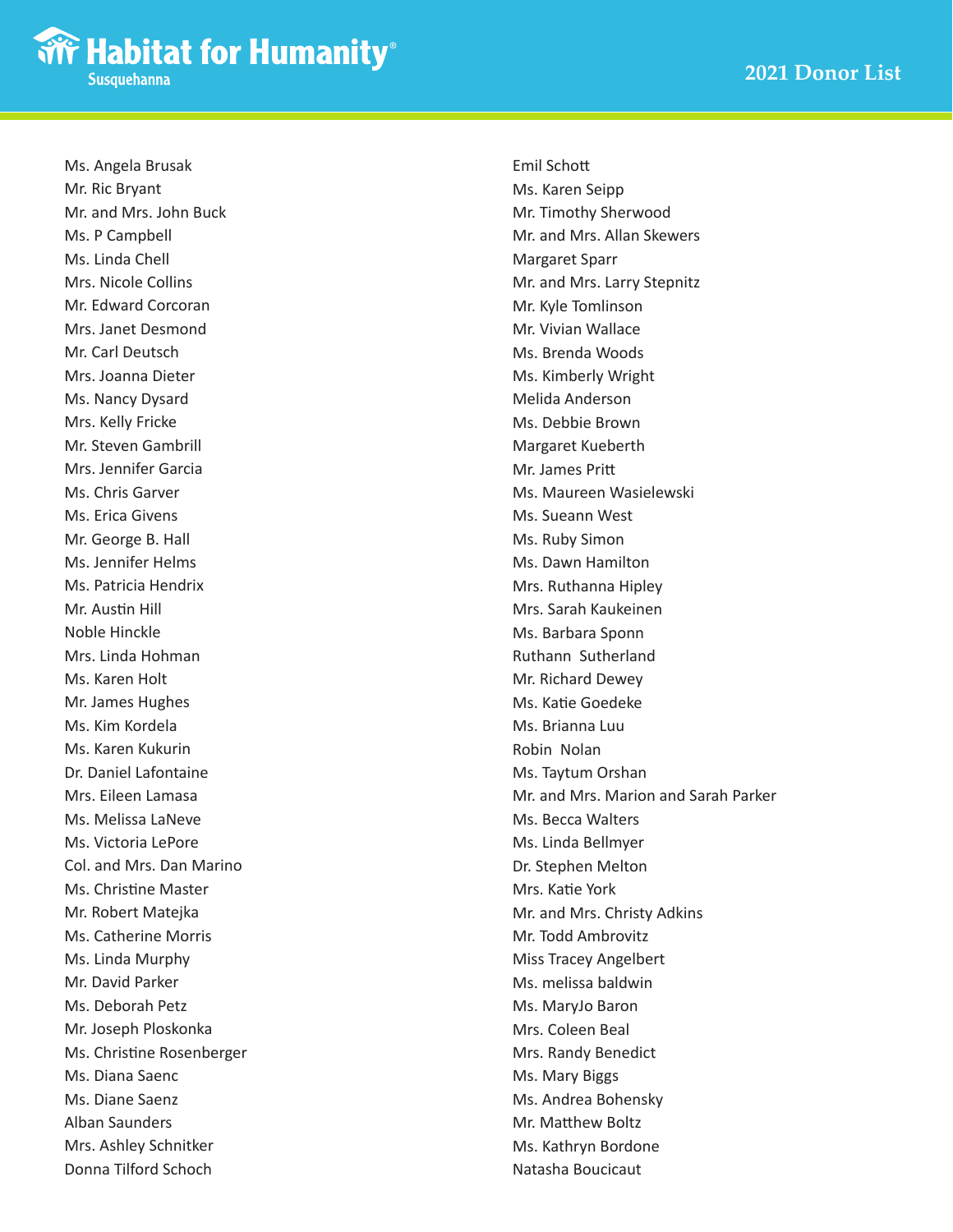Ms. Sandy Bratcher Ms. Melanie Breeden Ms. Elaine Carnesi Mr. Robert Carrozza Mr. William Carson Mrs. Emily Cavey Ms. Roseanne Colarusso Mr. Mark Coleman Vanessa Cramer Mrs. Melissa Delvecchio Mrs. Joanna Dieter Mr. Cullen Edwards Ms. Lindsay Elwell Ms. Linda Frantz Ms. Ann Garner Ms. Jane Giblin Ms. Alexandra Hilbert Mrs. Nancy Hoch Ms. Colleen Humphries Ms. Julie Irby Ms. Kayla Iseman Ms. Karen Jobes Ms. Ann Johnson Mr. Patrick Kane Ms. Carolina Kelley Mr. Bob Kemp Ms. Charna Kinneberg Mr. Robert Knipp Ms. Kathie Kolasinski Ms. Jennifer Kordonski Ms. Debra Laubach Mrs. Susan Maldonado Ms. Karin McCarty Ms. Nicole McQuay Ms. Lauren Messina Ms. Susan Morris Ms. Julie Munchel Ms. Angie Myers Ms. Rebecca Nappi Kerrin O'Neill Mrs. Carol Pacione Ms. Kim Parsons Mr. John Pauliny Ms. Tonya Peterson

Mr. Jim Piccione Ms. Nancy Post Mr. Walt Pratt Ms. Jill Redding Mrs. Shirley Roberson Ms. Georgette Rogers Ms. Angela Rose Ms. Leanne Salyer Ms. Diana Seebode Mr. Rickey Seward Ms. Paulette Shaduk Mr. Peter Shaulis Mrs. Paula Diggs Smith Ms. Susan Stover Mrs. Cathy Talbott Mr. Billy Thompson Ms. Nancy Thornton Ms. Mary Torsch Mr. John Troiano Ms. Kathleen Tucker Ms. Myra Voggenauer Ms. Alyssa Wentworth Ms. Vicki Wiedel Mr. Neil Wilson Mrs. Elizabeth Anstrand Mr. and Mrs. Robert & Carol Calhoun Mr. and Mrs. Donald & Kathy Christ Ms. Beth Clinkenbeard Saro Dedeyan Ms. Mary Ann Deutsch Carmen Francis Ms. Joy John Ms. Mary Ellen Johnson Lianne Michenzi Mrs. Sherri Mitchell Mrs. karen mosketti Mrs. Helen Owens Ms. Amy Staab Ms. Miriam Wiglesworth Mr. and Mrs. Kenneth and Linda Winer Mr. Christopher Zukowski Ms. Marjorie Truitt Churchville Presbyterian Church Ms. Wanda Cywinski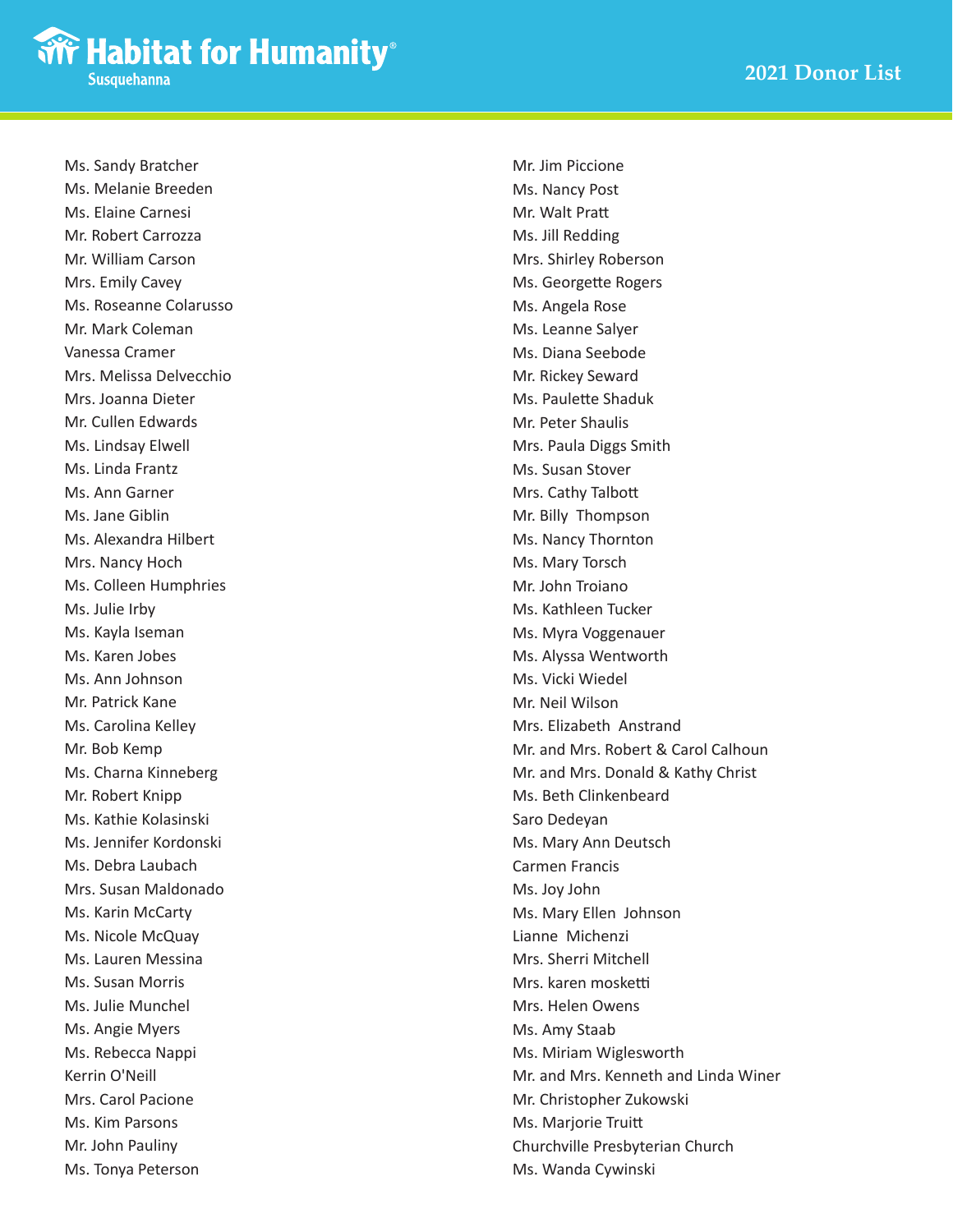

Ms. Lisa Carter Ms. Rhonda Friscia Mr. Adam Monico Ms. Elizabeth Tiemann Exelon Corporation

#### **Payroll Services**

Balsamo, Stewart, Lutters & Ruth, P.A.

**Law Services** Shaffer, McLauchlin & Stover, LLC

### **Donation of home**

Dr. and Mrs. Amelito Canlas

#### **Computer Support**

Decisive Data Systems

#### **In Kind**

Baltimore Coffee and Tea Bay Country Builders Bulle Rock Habitat Club Mr. William Carson Elma Retina Group Forest Hill Lighting Mrs. Sue Gue Image 360 J.S. Dallas Inc. KC Flooring Mrs. Kim Letschin Lidl Lowe's Home Improvement MATCO Tools MD Environmental Testing Mobile Mini Storage Solutions Miss Bella Mosca Ms. Julie Munchel Ms. Susan Nappi National Gypsum National Seating & Mobility Mr. Cliff Peterson

Ms. Joan Rosenberg Ms. Heather Schafer Adkins Stack and Store Storage Stanley Black & Decker The Gutter Guys The Harford Mutual Insurance Companies Wirtz and Daughters Wright's AME Church

#### **Crab & Go**

Ms. Melida Anderson APGFCU Mr. Craig Bricker Ms. Debbie Brown Ms. Dona Bushong Ms. Deel Carol Mrs. Mayra Castillo Mr. Doug Cherry Carol Cituk Mr. Michael Clemens CMP Fire LLC Mr. David Crisp Cory DePasquale Mr. Kurt Engelhaupt Mrs. JoAnn Geist Ms. Pat Gilligan Ms. Dawn Heinbaugh Mr. Robert Hodge Hollywood Casino Ms. Sandra Hopkins Mr. Stephen Hunter Mrs. Jessica Ingold Mrs. Margaret Kueberth Mr.and Mrs. Steven & Lorilynn Lindmeier Mr. and Mrs. Robert and McCormack Mr. Bruce Miller Ms. Janis Motichka Old Dominion Electric Cooperative Ms. Todd Pauliny Mr. James Pritt Ms. Jacqueline Quigley-Lanphear Ms. Lisa Trotta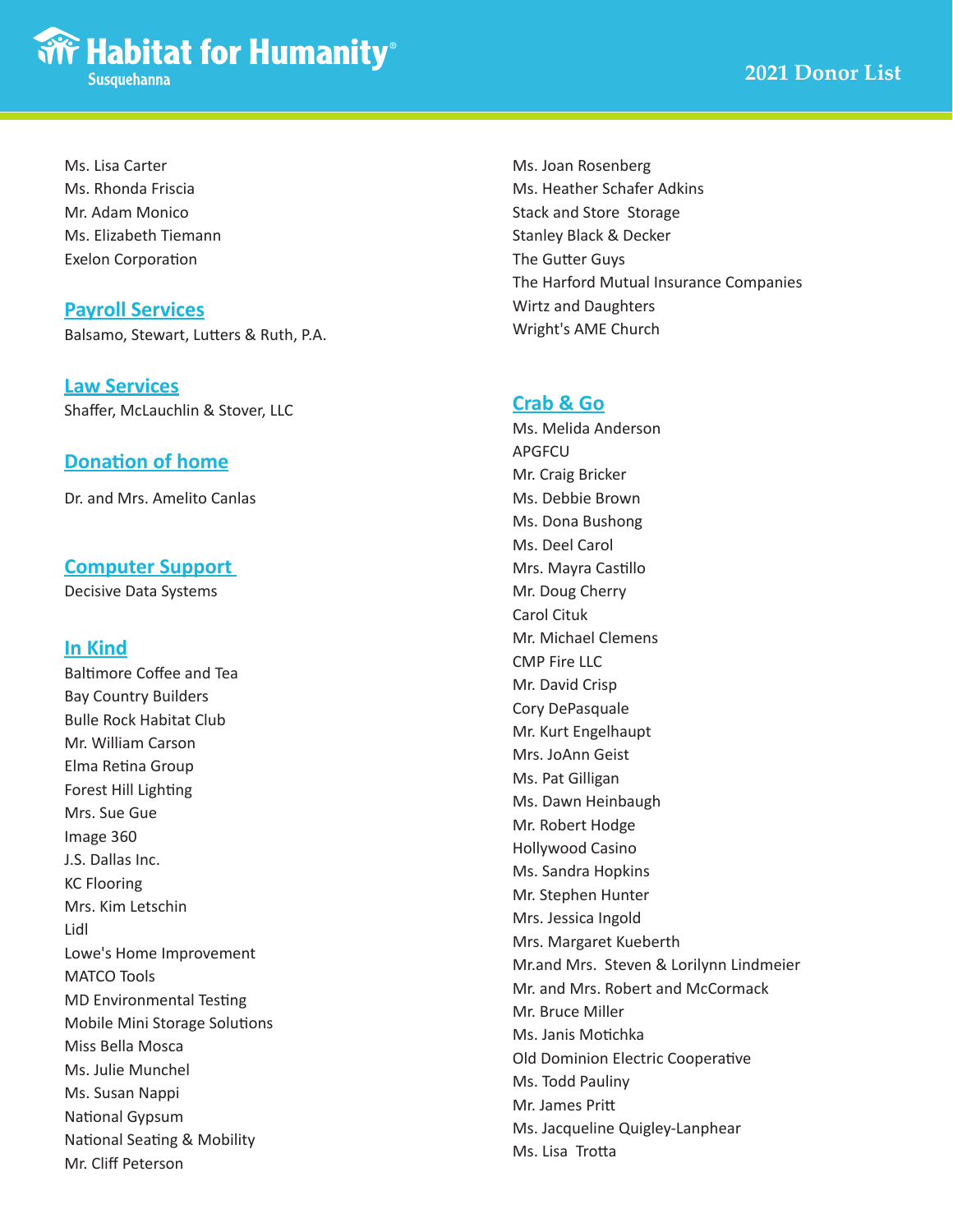#### Mrs. Terry Troy

Ms. Maureen Wasielewski JMs. ennifer Whiskeyman Ms. Lisa Wooden Miss Cecilia Wright Ms. Louise Wright Ms. Iesha Young

#### **Golf**

Allied Phillips Heating & Air Conditioning Mr. Doug Alt APGFCU Armstrong Baird Foundation Bel Air Construction, Inc. Mr. David Benigni Blue Crab Inspections Builders First Source Mr. William Carson Chesapeake Employers' Insurance Company Mrs. Julie Chmura Mr. Bob Corbett Cummings & Co. Realtors Mr. Charles Delss Mr. Gregory DiCarlo Mr. Anthony DiPaula Kurt Engelhaupt Fasick Insurance Agency, LLC Mr. Joe Felder Frederick Ward Associates Mr. and Mrs. Joseph and Amy Fuggi Brian Furr Barbara Grabher Tim Grimsley Mr. Byron Hawley Mr. John Howe Jarrettsville Federal Mr. Rod Kornrumpf Kevin Langenfelder M&T Bank MATCO Tools Daniel McBride Media Works LTD

Tony Moss Mr. Matthew Mullen Mr. Bernhardt Pielert Mr. John Pistel PNC Bel Air Mr. Eric Rebbert Mr. David Schall Mr. and Mrs. Allan Skewers Mr. Larry Stevenson Mr. Brad Stover The Harford Mutual Insurance Companies Mr. Lloyd Umbarger Bucky Weichert

## **Hardhats & Heels**

Mrs. Elizabeth Anstrand APGFCU Areas USA MDTP, LLC Ms. Karen Blandford Baltimore Coffee and Tea Bulle Rock Habitat Club Ms. Carol Deel Ms. Mayra Castillo Chesapeake Bank of Maryland - Bel Air Branch Ms. Julie Chmura Mr. Michael Clemens Ms. Beth Clinkenbeard Mr. David Crisp Mr. Peter Dacey Tracey Davis Mr. Pete DeCapite Ms. Mary Anne Deutsch Mr. Daniel Duncan Carmen Francis Mrs. Pat Gilligan Mr. Mark Golczewski Ms. Barbara Grabher Mr. Ben Graham Mrs. Sue Gue Ms. Dawn Hamilton Mr. Joe Hartka Mr. Allan Herlinger Ms. Mary Hines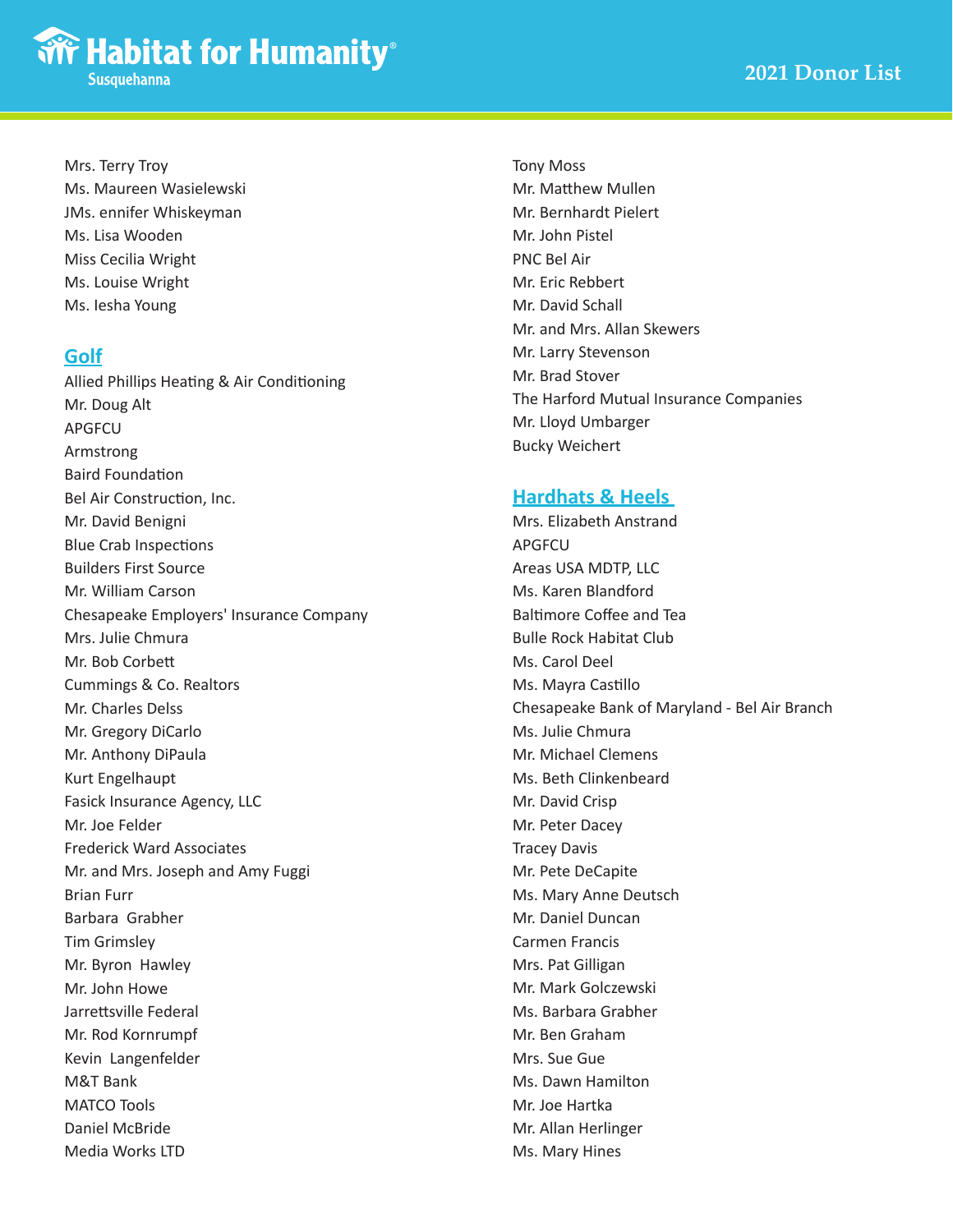Hollywood Casino Ms. Carla Howard Ms. Janet Imwold Mr. and Mrs. Hutch and Jessie Ingold Ms. Linda Jackson-Costabile Jarrettsville Federal Ms. MaryEllen Johnson Mr. Tim Knabe Ms. Kristen Laferte Mr. Jordan Lally Ms. Kim Letschin MD Environmental Testing M&T Bank Ms. Lianne Michenzi Mr. Bruce Miller Ms. Liz Monti Mr. and Mrs. Vito & Phyliss Mosca Ms. Karen Mosketti Ms. Janis Motichka Ms. Julie Munchel Ms. Susan Nappi Old Dominion Electric Cooperative Principio Furnace Foundation, Inc. Ms. Pamela Provins Ms. Melanie Reese Rodriguez, Kevona Ms. Heather Schafer Adkins Mr. Jakob Schwartz Ms. Meredith Sharpe Ms. Karen Smith Ms. Barbara Sponn Ms. Amy Staab Ms. Ruthann Sutherland Mr. Robert Topol Robin Walczak Wegmans Winner Pauliny Wealth Management Of Janney Montgomery Scott, LLC Ms. Donna Zavacky

#### **Women Build**

Mr. and Mrs. Christy Adkins Ms. Patty Aiken Ms. Stacy Albrecht

Allan Myers Almond Branch Marketing Mr. Todd Ambrovitz Ms. Jennifer Arevalo Ms. Kim Bachmann Ms. Melissa baldwin Ms. Carla Barker Ms. MaryJo Baron Mrs. Digna Barretto Ms. Danielle Barthel Mr. Ryan Bastian Mrs. Coleen Beal Mr. and Mrs. Brenda Betz Ms. Mary Biggs Ms. Mary Ann Bogarty Ms. Andrea Bohensky Mr. Matthew Boltz Ms. Mary Lynn Bradshaw Ms. Sandy Bratcher Ms. Melanie Breeden Ms. JoAnn Brothers Ms. Angela Brusak Mr. Ric Bryant Mr. and Mrs. David Brzozowski Mrs. Stephanie Burns Ms. P Campbell Ms. Donna Cannella Ms. Elaine Carnesi Ms. Lisa Carter Mrs. Emily Cavey Ms. Abby Cobb Ms. Roseanne Colarusso Coldwell Banker Cares Foundation Mrs. Nicole Collins Ms. Vanessa Cramer Mr. Donald Dangremond Mrs. Melissa Delvecchio Mr. Anastasios Dernelakis Mrs. Janet Desmond Mrs. Joanna Dieter Ms. Karen Dobson Ms. Nancy Dysard Ms. Lindsay Elwell

Ms. Laurie Feldman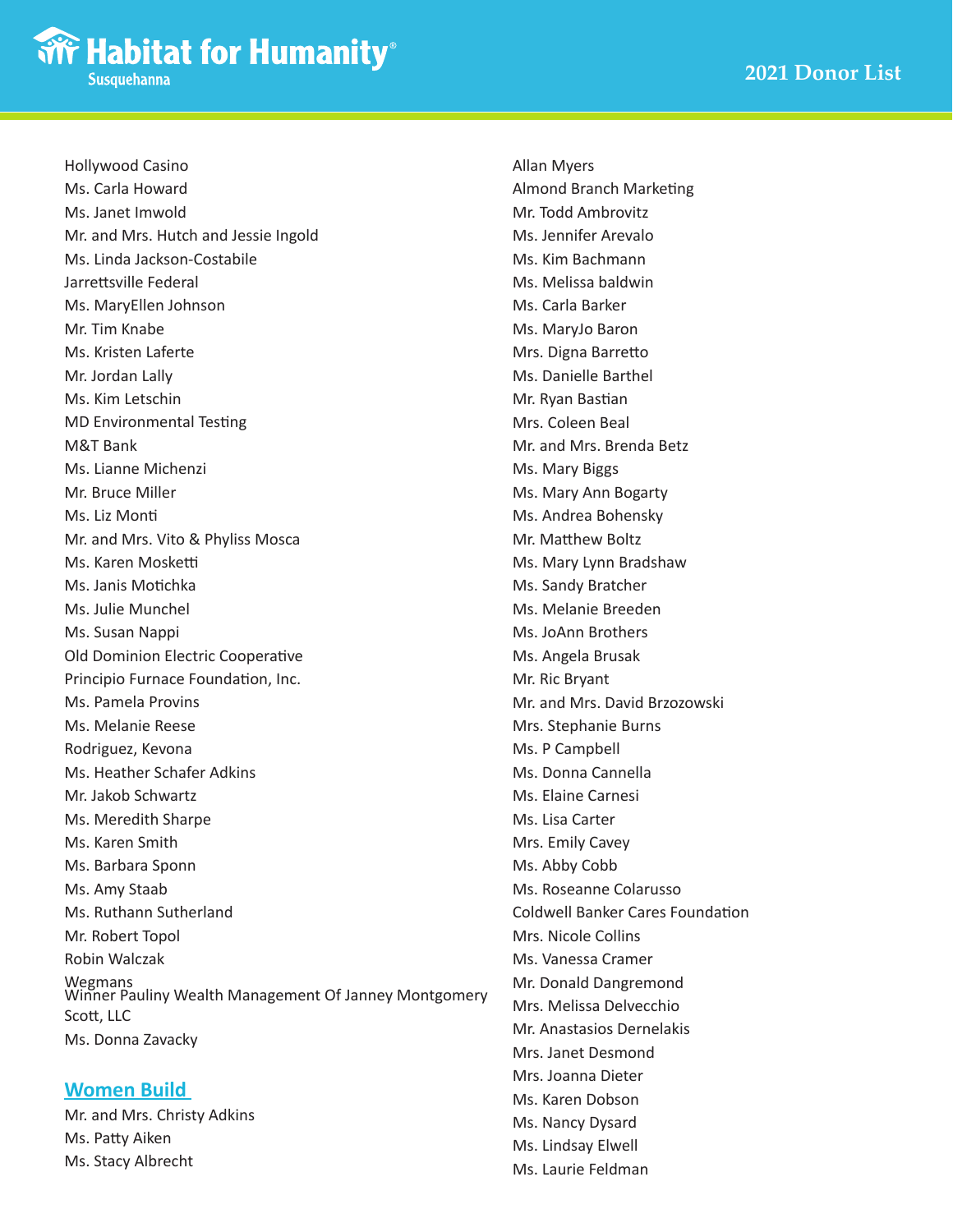Mrs. Marianne Ferguson Mr. Scott Ford Ms. Linda Frantz Mr. Adam Freeland Mrs. Kelly Fricke Ms. Rhonda Friscia Mr. Steven Gambrill Mrs. Jennifer Garcia Ms. Jane Giblin Ms. Pat Gilligan Ms. Erica Givens Mr. John Goles Habitat For Humanity International Mr. George B. Hall Havre de Grace United Methodist Church Ms. Jennifer Helms Mr. David Hepler Ms. Alexandra Hilbert Mr. Austin Hill Ms. Sandra Horton Ms. Emory Huff Mr. James Hughes Ms. Julie Irby Ms. Kayla Iseman Mrs. Amy Jahnigen Mrs. Carrie Jarmer Ms. Azalea Johnson Fox Ms. Ann Johnson Kay Deitz Realty Mr. Richard Keetley Mr. Bob Kemp Mr. Gilbert Kennedy Ms. Charna Kinneberg Ms. Andrea Knauer Ms. Tawanda Knight Mr. Robert Knipp Mrs. Pamela Koenig Mr. Thomas Koerber Ms. Kim Kordela Ms. Dawn Kreidler Ms. Kristan Lee Mrs. Karen Lelonek Ms. Jessica Lempa Ms. Victoria LePore

Mr. James Lewis Mr. Mark Liguori Lowe's Home Improvement Ms.Susan Maldonado Ms. Dawn Mathis Ms. Karin McCarty Ms. Patricia McDonald Ms. Nicole McQuay Ms. Lauren Messina Mr. Bruce Miller Ms. Casey Miller Mr. Adam Monico Ms. Catherine Morris Ms. Susan Morris Movement Foundation Ms. Julie Munchel Ms. Linda Murphy Ms. Angie Myers Ms. Rebecca Nappi Ms. Jennifer Naylor Mr. Michael Neumann Mr. Christopher Ozazewski Mrs. Carol Palitti Ms. Kim Parsons Mr. John Pauliny Ms. Todd Pauliny Ms. Tonya Peterson Ms. Deborah Petz Mr. Jim Piccione Ms. Elizabeth Plunkett Mr. James Quinn Ms. Jill Redding Ms. Jamie Rickey Ms. Lisa Rierson Ms. Cathey Robertson Ms. Sandra Rodenas Jr. Ms. Angela Rose Ms. Christine Rosenberger Mr. Timothy Scheve Mrs. Ashley Schnitker Ms. Heather Schultz Ms. Karen Seipp ServiceMaster of Bel Air Ms. Paulette Shaduk